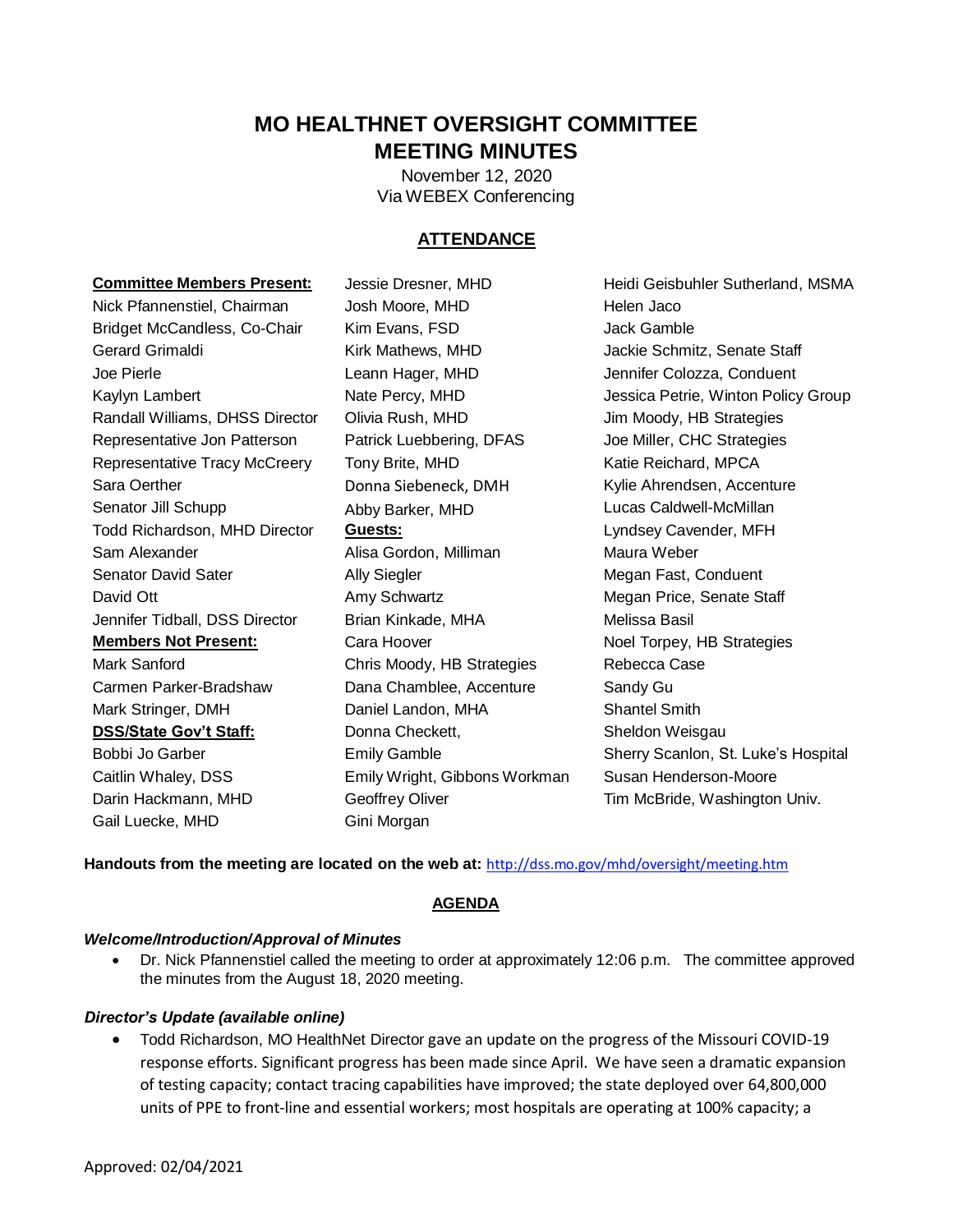significant engagement campaign is underway to encourage individuals to get the influenza vaccination; and, COVID-19 vaccination planning is underway.

- o **Comment**: Senator Schupp asked where she could find information on the vaccine distribution plan. Dr. Randall Williams advised he would send to her.
- o **Comment**: Kaylyn Lambert asked how the contact tracing funds were disbursed and if the spending was tracked to ensure the funds are being used for that purpose.
- rise. Mr. Richardson advised that the funds had been distributed as a lump sum amount. He o **Comment/Action Item:** Mr. Richardson agreed there were still issues and it has been challenging for every local public health jurisdiction with the level of cases continually on the advised he would check with the team to see if they are keeping track of the progress.
- o **Comment:** Representative Tracy McCreery asked if there were others things that could be done to help with contact tracing issues besides funding.
- o **Comment:** Dr. Williams said they are actively looking at what can be done within the department. Conversations are currently taking place, nationally and statewide, to transition to a more focused contact tracing response.
- o **Comment:** Dr. McCandless asked Mr. Richardson how he feels Missouri is doing with special populations in nursing homes, foster care and incarcerated individuals.
- o **Comment:** Mr. Richardson explained that under Dr. Williams' leadership, there has been a testing protocol. With the technology available today and with guidance from CMS and other real focus on testing and ensuring we were deploying a "boxed in" strategy to contain outbreaks. However, even with all the precautions, infections still occur and the virus still finds its way into the facilities. The Department of Corrections has also had an aggressive resources, most of our facilities are doing antigen testing at least weekly, if not semi-weekly of all their staff members.
- Mr. Richardson gave an update on Medicaid Expansion including how it is structured. The MHD, along with DHSS and DMH, are looking at systems modifications, eligibility and enrollment, data and and reviewing other alternative benefit plans, the decision has been made to stay with the core state analytics, transformation, budget and procurement, policy measures, and engagement, including the customer experience, provider outreach and process improvements. After looking at all of the available options within the language of the Constitution, looking at what other states have done, benefit plan in place today. This will enable us to move forward on a lot of the pre-work that needs to be done for implementation in setting up the systems work, and starting on regulatory compliance that has to be done before July 1, 2021.
	- o **Comment:** Representative McCreery asked where she could find the core benefit plan resources.
	- o **Comment/Action:** Mr. Richardson advised he would provide a summary of the core benefit plan to the committee members.

# C*hief Transformation Officer's Update*

 Kirk Mathews, MHD Chief Transformation Officer presented an update on the Missouri Benefit Enrollment Transformation Project (formerly known as Civilla). *This presentation is available online.* 

Mr. Mathews announced we are now in Phase II, which is the Design and Testing phase. The team plans to have the final version of the application to CMS by March 1, which will give CMS up to 120 days to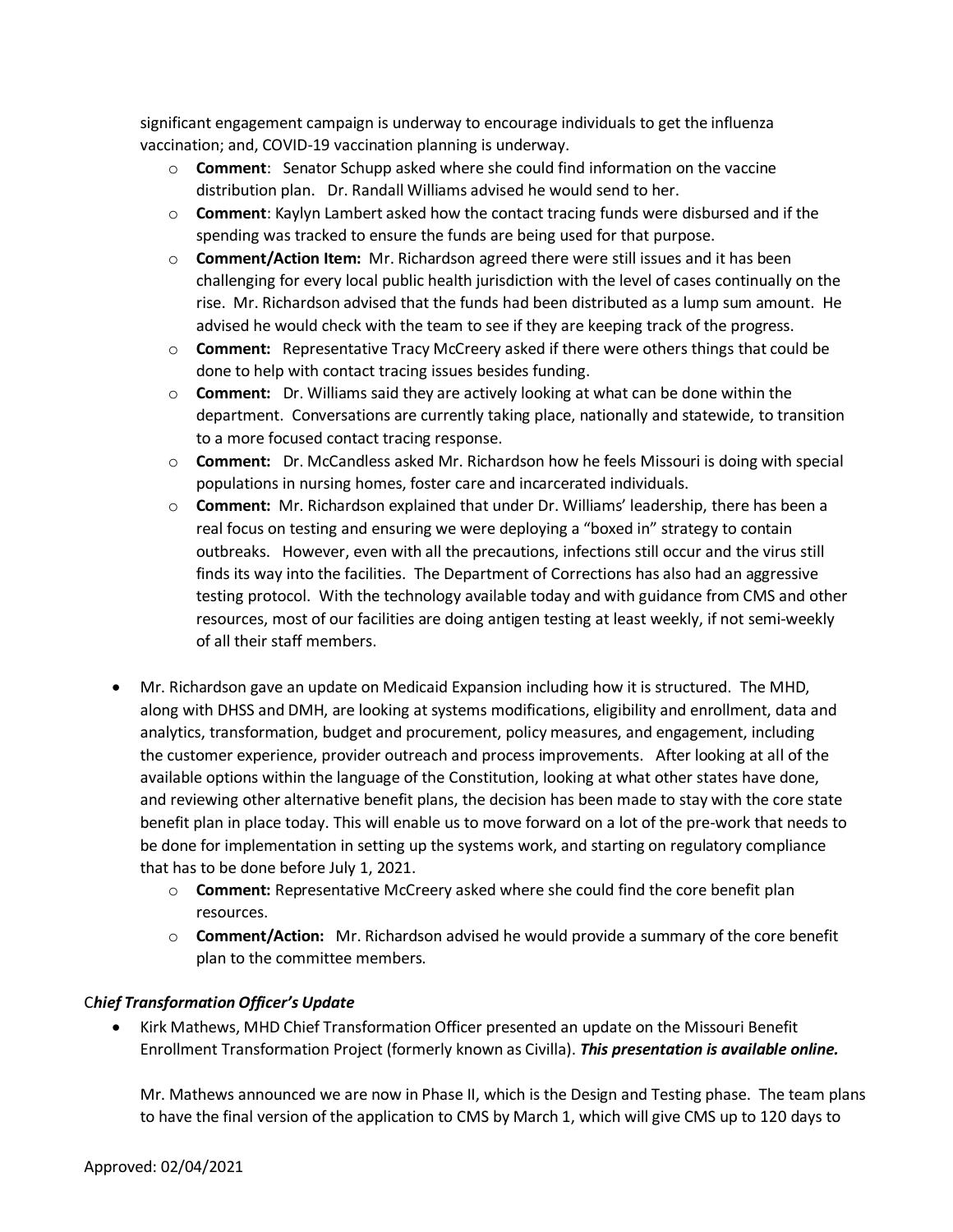review before the July 1 deadline. Work will begin on Phase 3, which is Implementation, prior to CMS' approval. This decision was made based on input from Civilia and the MHD feels quite confident CMS will approve. If CMS does have minor changes or recommendations, we do not anticipate any issues with rolling those into our training and implementation.

- o **Comment**: Dr. Pfannenstiel expressed his concern with so much going on with the implementation of the new application process and with expansion piece. He asked how the MHD planned to communicate the new process to those individuals that are eligible or newly eligible.
- o **Comment**: Mr. Richardson said the communication piece about the new process had not been finalized yet. However, the new application process will provide an easier and more efficient Division (FSD), resulting in quicker turn-around times. experience for those enrolling. The critical goal of the whole project is that the more complete applications we can get on the front end, less follow up will be needed by the Family Support

 pushing applicants to the online application process. The goal is to have just one application Division. Must hare said that he realizes we have a tight timeline to get this new application process implemented by July 1 but said he is confident it can be done. In the interim, they will be process in place and no longer using the old one.

- o **Comment:** Senator Schupp expressed her concerns about the impact this process will have on plays into this as well. individuals who are currently eligible and/or will be eligible for benefits and how the pandemic
- o **Comment/Action Item:** Mr. Richardson assured that due to the pandemic, no one currently enrolled would lose coverage. He further advised that he would update the committee on the outreach and awareness of availability to participants and others at the next meeting.
- o **Comment:** Dr. Pfannenstiel also agreed with Senator Schupp's comments and that we somehow need to communicate to all individuals (current and newly eligible) about the possibility of the new streamlined application process.
- o **Comment:** Mr. Mathews agreed and advised that would roll this communication piece into their planning and see what other experiences Civilia may have run into.

# *Chief Operating Officer's Update:*

- questions received about behavioral health non-IEP claims in a school setting. She advised that in 2018 dedicated to the services linked to the bulletin and providing other useful information. Jessie Dresner, MHD Chief Operating Officer, followed up on an item from the last meeting regarding the MHD collaborated with the Missouri School Board Association (MSBA) on a bulletin and website
	- o Action Item: Jessie will get the website to the committee.
- Ms. Dresner gave a presentation on Telehealth. *The presentation is available online.* Currently, the MHD operates telehealth under state statutes; there is no state regulation in place. Even though there are some guardrails within the program, we felt it was time for a simple state regulation to clarify some aspects of the program and provide for quality assurance. External stakeholders have provided positive feedback to this, and so a work group has been formed to work on this process and hope to have a draft regulation ready soon.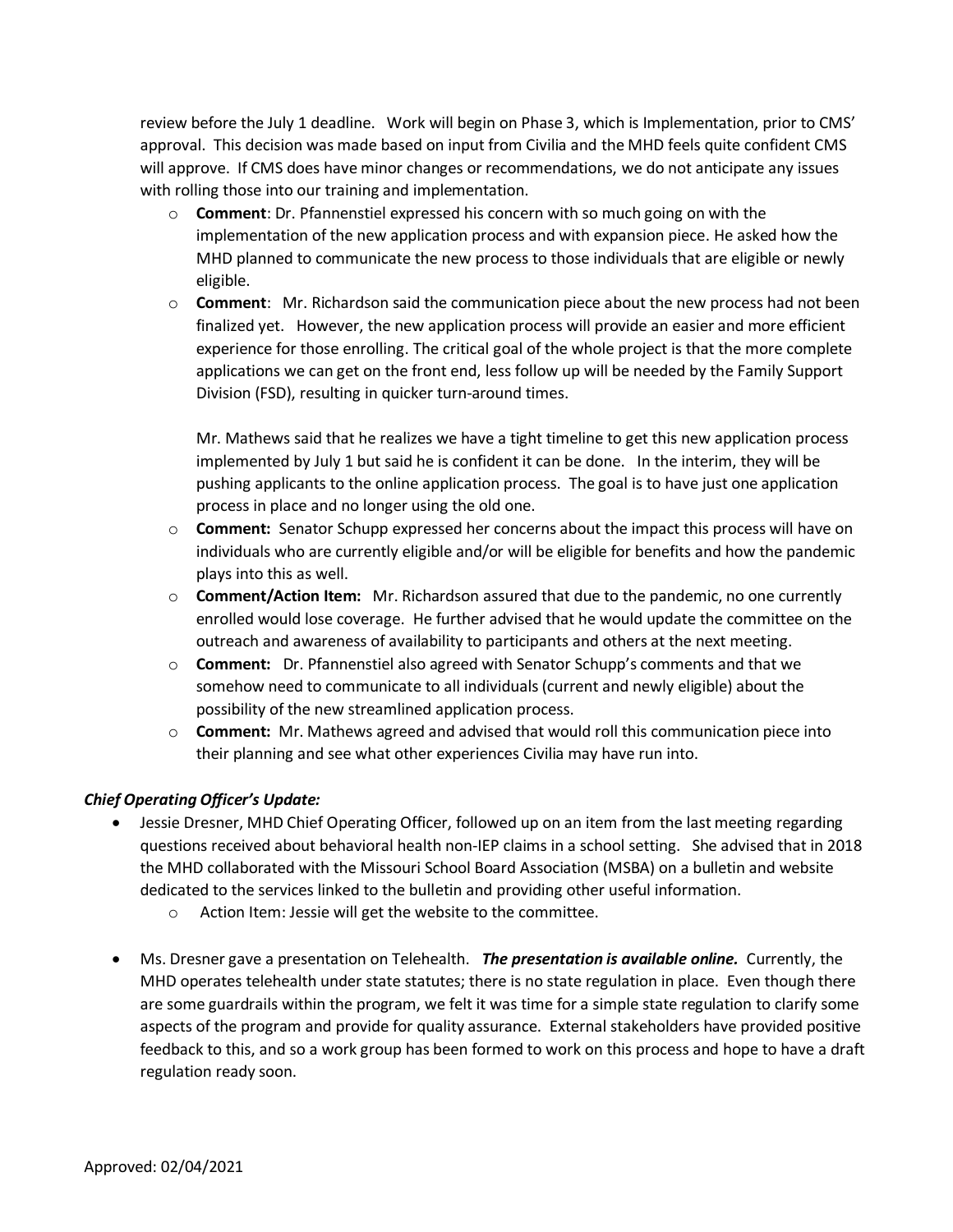### *Managed Care Director's Update*

 Contract. This group assists individuals that become eligible for Medicaid. Managed care members are Bobbi Jo Garber, MHD Managed Care Director, gave an update on Managed Care. She advised that her group is working on a new Beneficiary Support Center, formerly known as the Enrollment Broker provided with information from the enrollment broker to assist them with selecting a plan that best fulfills their needs. If they do not choose one within the required period, a plan will be selected for them.

Ms. Garber said the goal of the new contract is to improve the interactions and availability to make selections in a more technical way. Items have been added to the RFP that will allow participants to complete the process online, by mail, or phone. To ensure we have continuous enrollment broker support, we have extended the current contract from January 1 to June 30, 2021. All contract bids have been received and are currently at the Office of Administration for approval.

- Ms. Garber reviewed the Performance Withhold Measures (HEDIS). Due to the pandemic, it has been as they normally would have. We realized this impact would not provide accurate measuring. After approach so that the MCOs are able to receive their withheld funds. Since we do not know how long the pandemic will last, this process will stay in place for the next year or so. At the end of the pandemic, we very difficult for the providers as well as the Managed Care Organizations (MCOs) to record the performance withhold measures since members were not frequenting the doctor's office some collaboration, the decision was made to come up with a plan for the next contract year that will have them doing a study. Each MCO will do an individual study, which will provide us with the HEDIS measures that will give us enhanced data down to county, gender and race level. They will also be reporting what COVID-19 impacts were to the quality metrics and utilization. There is a 3-prong will be going back to HEDIS measure reporting.
- Ms. Garber advised that her group is in the process of reviewing the managed care statewide contract requirements and determining what improvements/changes should be made or continued. The current timeline for the rebid, awarding and effective date are as follows: Final Draft to MHD Admin for approval January 30, 2021 Final Draft to OA procurement March 2021 RFP released July 2021 RFP Award November 2021 Implementation July 1, 2022

 *Legislative Update:* There was no legislative update.

### *Budget Update:*

- Tony Brite, MHD Finance Director, gave the budget update, which included the supplemental requests  for FY2021 and the Department'srequest for FY2022. *This presentation is available online.* 
	- o **Action Item:** Impact of Medicaid expansion on the budget will be presented at the February 4 meeting.
	- o **Comment:** Senator Schupp asked if the MMIS Premium Collections update would allow the consumer to pay electronically.
	- o **Comment:** Mr. Brite confirmed they would be able to pay electronically or on line.
	- o **Comment:** Senator Schupp asked if this was an ongoing annual cost.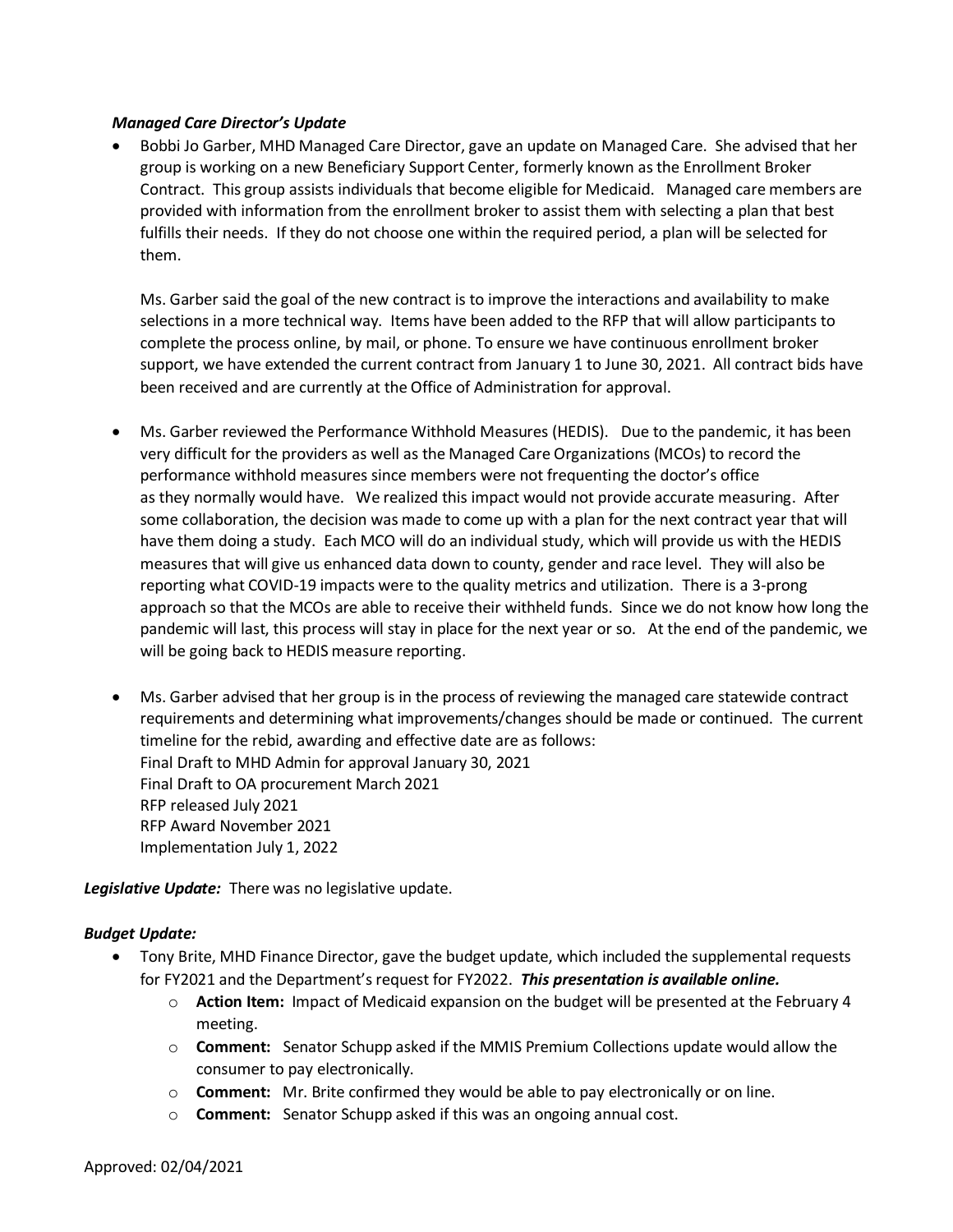- o **Comment:** Mr. Brite and Mr. Richardson concurred that this is mainly in the implementation and set up costs. There will be an ongoing operations piece that will be a much smaller amount as part of the overall benefit support center.
- o **Comment:** Senator Schupp requested confirmation that the amount owed would not be deducted automatically and it is the consumer who has control of how much he pays if he chooses to do so electronically.
- o **Comment:** Mr. Richardson concurred. This will make it easier for the consumer to submit their payments so that they do not lose coverage. Today, the only choice they have is to mail a physical check.
- o **Comment:** Mr. Grimaldi asked if any particular specialty drugs attributed to the increased cost to the program.
- o **Action Item:** Mr. Brite said the amount shown is based on overall national trends. After some discussion, Mr. Brite said he would ask Josh Moore, MHD Pharmacy Director, to speak to this as well as other items such as genetic therapies at the next meeting.

### *Public Comment:*

• There were no public comments.

### *Family Support Division (FSD) Update:*

Kim Evans, FSD Director, presented the FSD update. *This presentation is available online.* 

 and entering changes to keep the system updated. No adverse action is being taken while the Ms. Evans reported that due to the state of emergency, the caseload is high. They have been accepting emergency order is in effect.

- or requests for information. Her concern is that someone who really needs to be on Medicaid would lose coverage. Also, what about those who become newly eligible due to Medicaid o **Comment**: Senator Schupp asked that once the emergency order expires, what process will be used for the people who are considered ineligible because they have not responded to inquiries expansion.
- o **Comment**: Ms. Evans advised that once the system resets, 10-day notices would be sent to see if an individual's situation had changed and would be able to resolve any issues at that time. They also have an additional 90 days to request an administrative hearing. There are also plans to do some outreach even before these notices go out to get information needed and will be working very closely with providers and community partners keeping them informed so they also are able to assist participants. Other communications avenues that will be used include social media and website posts and getting informational flyers/posters out to the community.

 Medicaid and approximately 1,300 MAGI). Ms. Evans reported that open enrollment started November 1 and runs through December 15. As of November 12, there were approximately 10,400 pending applications (9,000 of that being adult

- o **Comment**: Dr. Pfannenstiel asked if the Department feels the new application process will help reduce the number of pending applications.
- o **Comment:** Ms. Evans said there are different reasons why applications could be pending. They help to identify current addresses, citizenship, and income. This would mean at application and will also have new resources that will allow them to do some electronic verifications that will